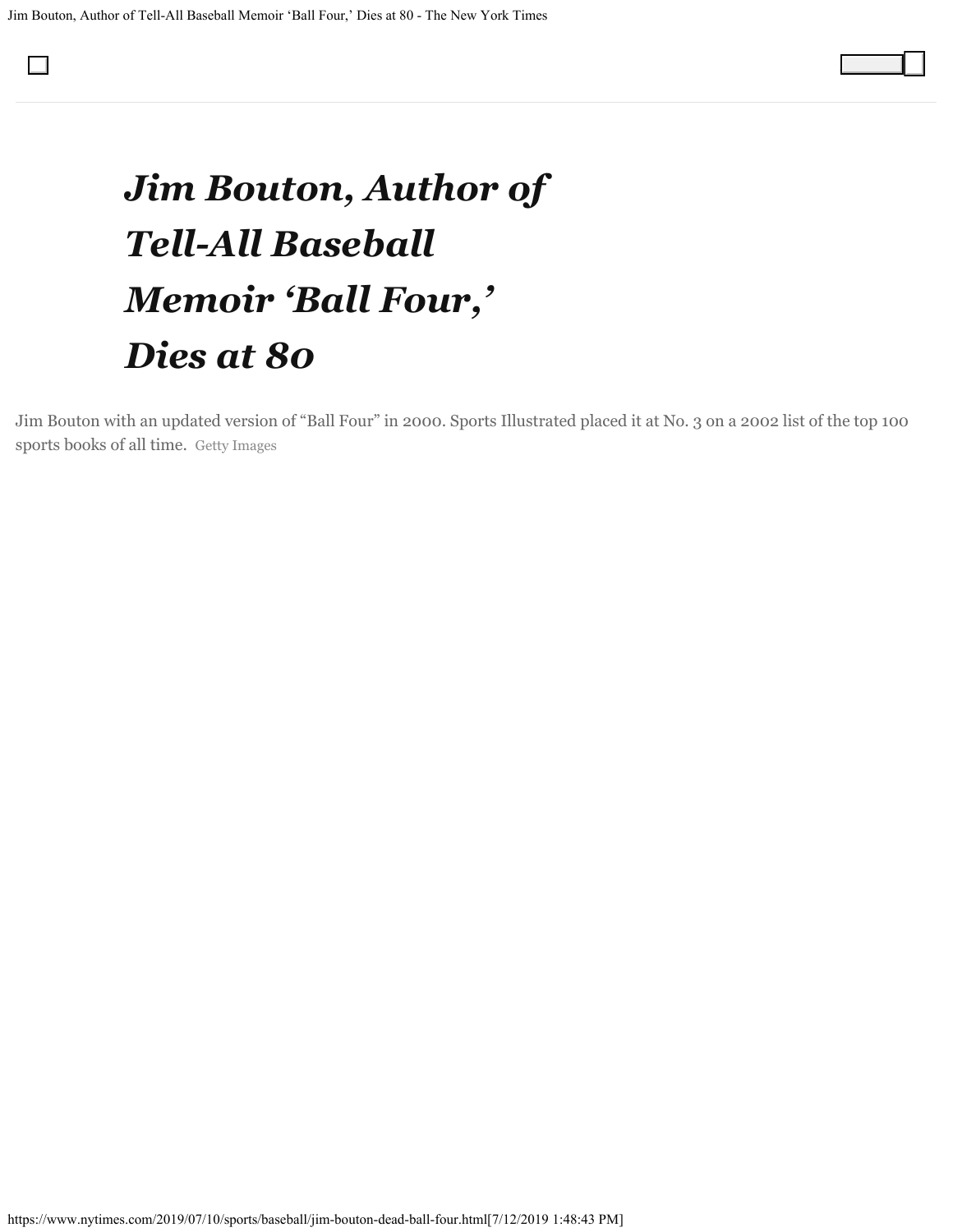

Jim Bouton with an updated version of "Ball Four" in 2000. Sports Illustrated placed it at No. 3 on a 2002 list of the top 100 sports books of all time. Getty Images

### **By [Bruce Weber](https://www.nytimes.com/by/bruce-weber)**

July 10, 2019

Jim Bouton, a pitcher of modest achievement but a celebrated iconoclast who left a lasting mark on baseball as the author of ["Ball Four,"](https://sabr.org/bioproj/topic/ball-four) a raunchy, shrewd, irreverent — and best-selling — player's diary that tainted the game's wholesome image, died on Wednesday at his home in the Berkshires in Massachusetts. He was 80.

His wife, Paula Kurman (who declined to identify his town of residence), said he died after a long [struggle with vascular dementia](https://www.nytimes.com/2017/07/01/sports/baseball/jim-bouton-brain-disease.html?module=inline). Bouton had a stroke in 2012, and in 2017 revealed that he had cerebral amyloid angiopathy, a brain disease.

"Ball Four," published in 1970, reported on the selfishness, dopiness, childishness and meanspiritedness of young men often lionized for playing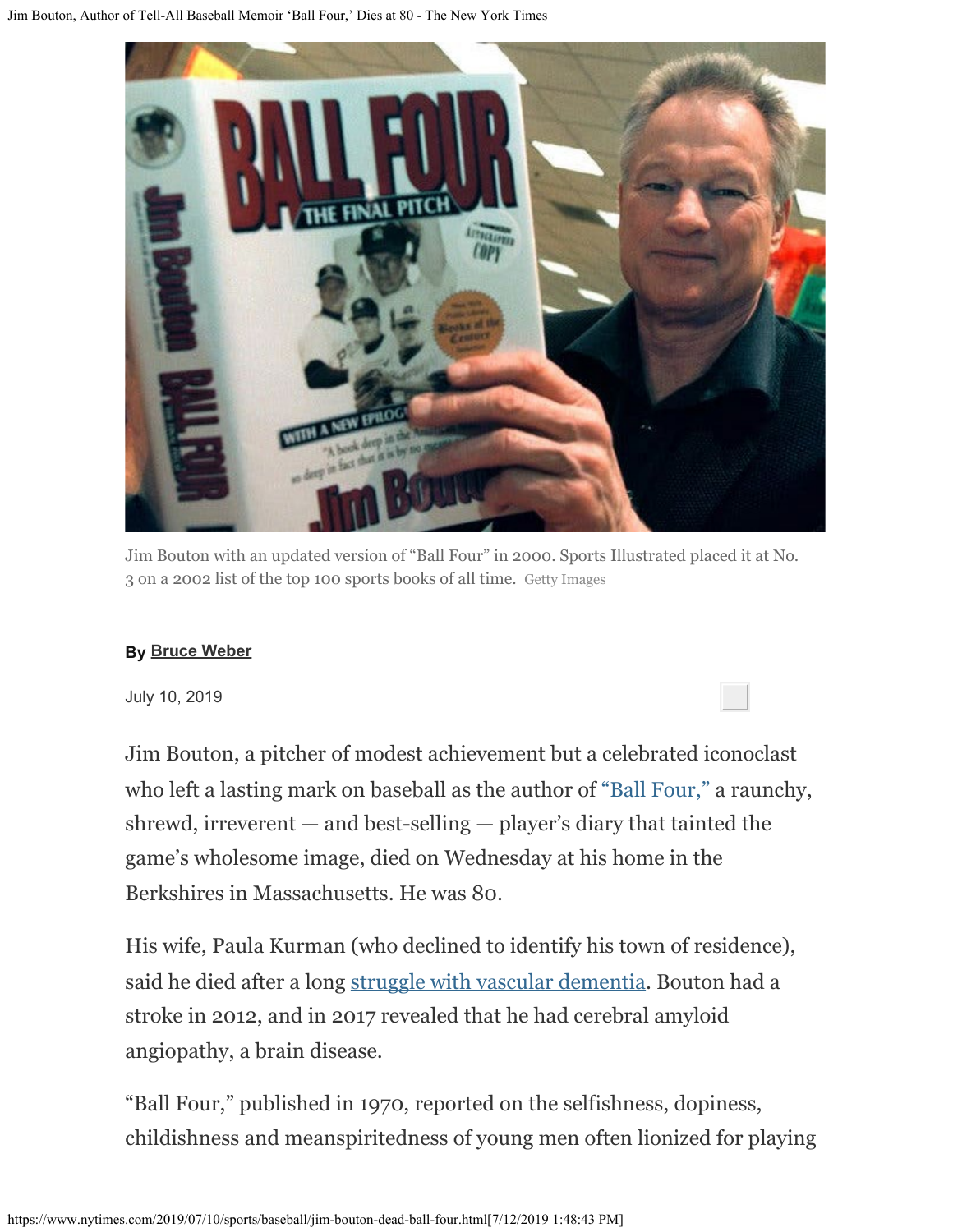a boy's game very well, and many readers saw it, approvingly or not, as a scandalous betrayal of the baseball clubhouse.

But the book, which was Bouton's account of the 1969 baseball season, seven years after his big-league debut with the Yankees, had a larger narrative — namely, his attempt at age 30 to salvage a once-promising career by developing the game's most peculiar and least predictable pitch: the knuckleball.

That pitch, which is optimally delivered with no spin, requires finesse, fingertip strength and a good deal of luck; without spin, the ball is subject to the air currents on the way to the plate, causing it to move erratically, making it difficult for the hitter — not to mention the catcher and the umpire — to track, and just as difficult for the pitcher to control.

In "Ball Four," the pitch is a metaphor for Bouton's view of himself as an eccentric member of a baseball society of conservative go-alongs, stubbornly following his own path and yet dependent on the whimsy of outside forces.

In the 1969 season, Bouton played for an American League expansion team, the Seattle Pilots (now the Milwaukee Brewers), who demoted him for a time to the minor-league affiliate in Vancouver, British Columbia, and eventually traded him to the Houston Astros, who were then in the National League.

The book, originally published with the subtitle "My Life and Hard Times Throwing the Knuckleball in the Major Leagues," chronicled the insecurities of an athlete, a onetime star, approaching the end of the line.

"Not only did I have some tenderness in my elbow today, but Sal told me I'll be pitching in the exhibition game Sunday," Bouton wrote early in spring training, referring to the Seattle pitching coach Sal Maglie. "The tenderness will go away, but how am I going to pitch on Sunday? I'm not ready. I haven't pitched to spots yet. I haven't thrown any curveballs at all.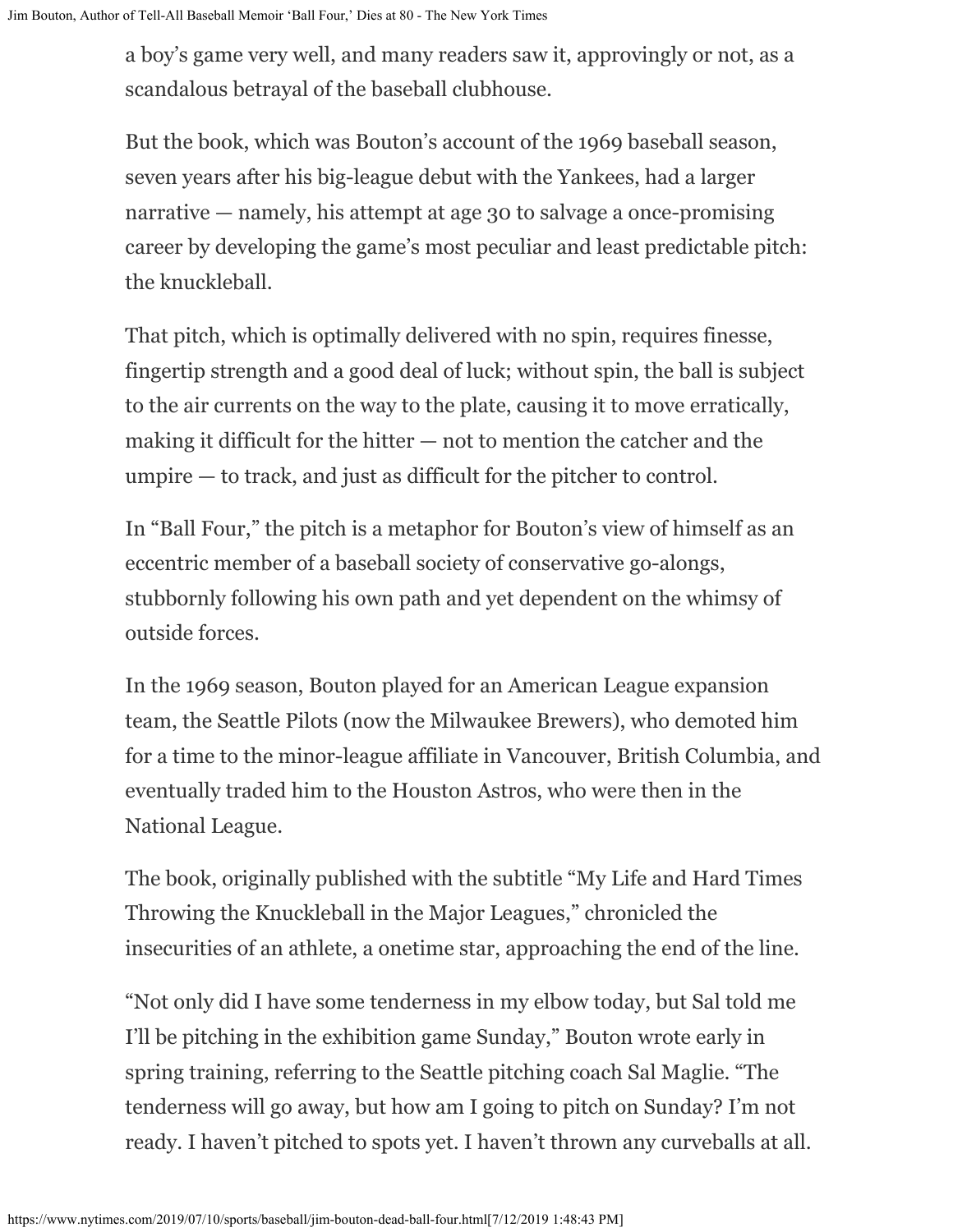My fingers aren't strong enough to throw the knuckleball right. I've gone back to taking two baseballs and squeezing them in my hand to try to strengthen my fingers and increase the grip."

Bouton in 1967, three years before he published "Ball Four," which revealed the underbelly of baseball and became an enduring best seller. Associated Press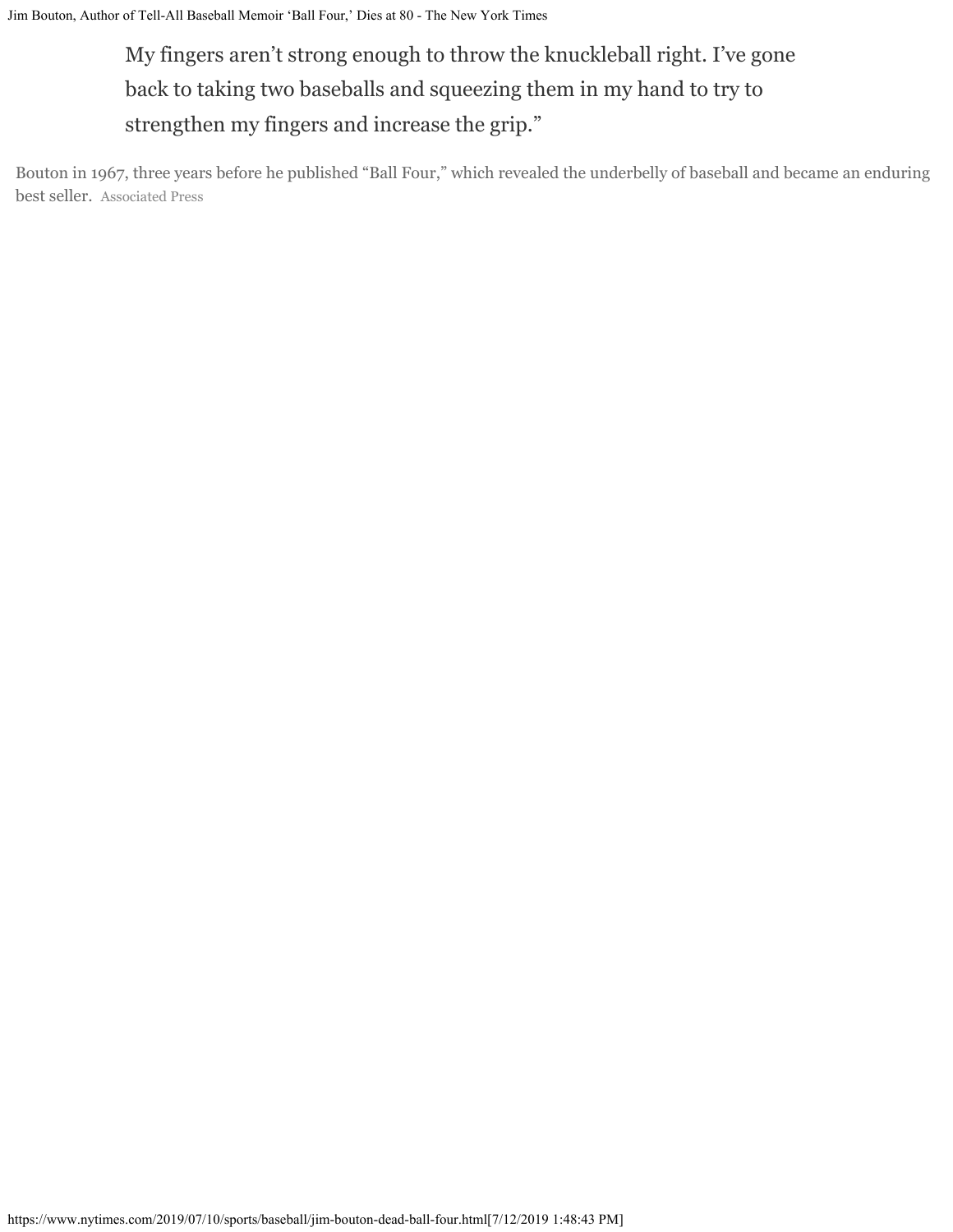

Bouton in 1967, three years before he published "Ball Four," which revealed the underbelly of baseball and became an enduring best seller. Associated Press

Some reviewers recognized the poignant tension in Bouton's tale; in The New Yorker, for instance, Roger Angell described "Ball Four" as "a rare view of a highly complex public profession seen from the innermost inside,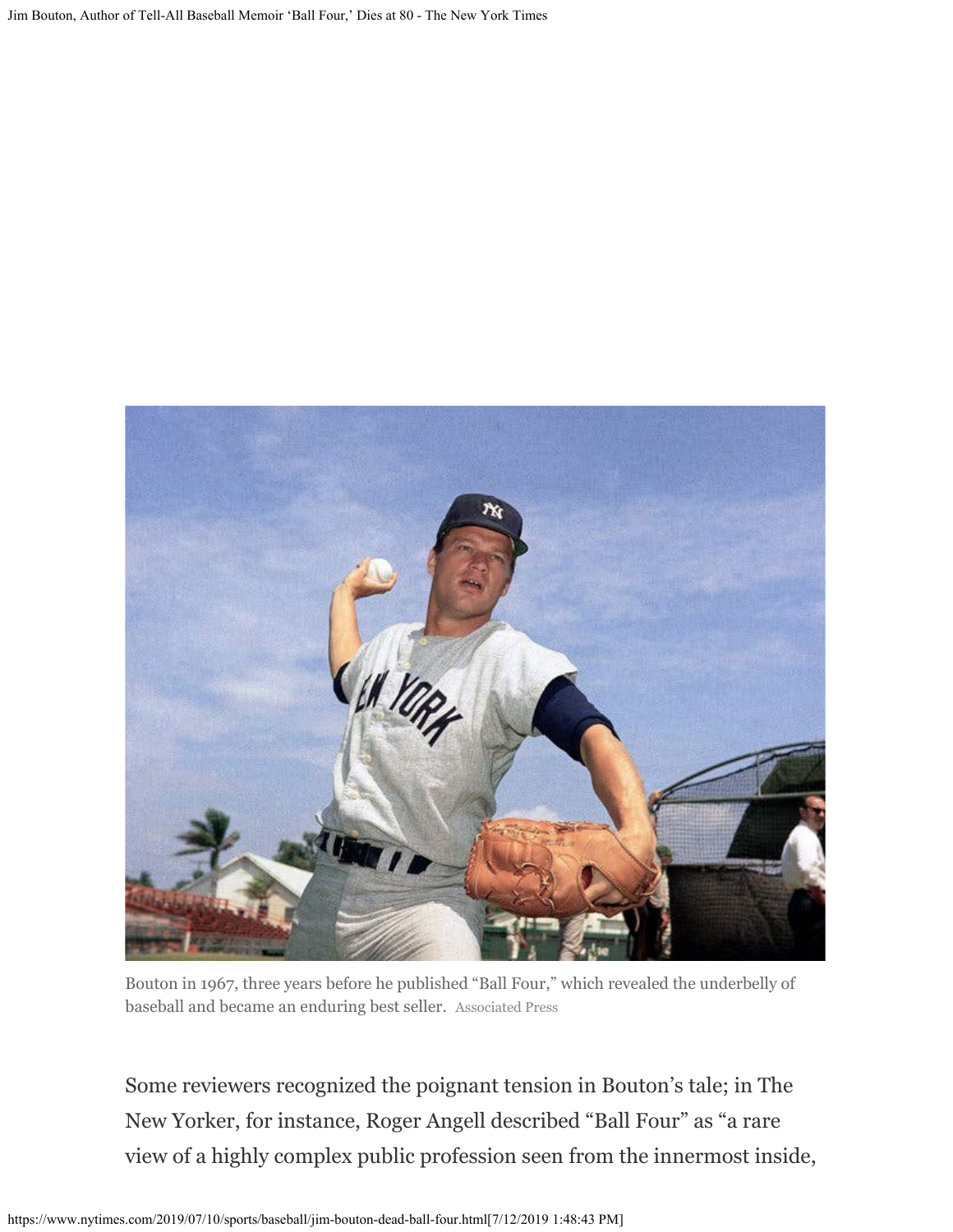along with an even more rewarding inside view of an ironic and courageous mind."

"And," he added, "very likely, the funniest book of the year."

But for most readers, Bouton's personal predicament was overwhelmed by what he revealed about life in the major leagues.

## Cheaters and Drinkers

In his telling, players routinely cheated on their wives on road trips, devised intricate plans to peek under women's skirts or spy on them through hotel windows, spoke in casual vulgarities, drank to excess and swallowed amphetamines as if they were M&Ms.

Mickey Mantle played hung over and was cruel to children seeking his autograph, he wrote. Carl Yastrzemski was a loafer. Whitey Ford illicitly scuffed or muddied the baseball, and his catcher, Elston Howard, helped him do it. Most coaches were knotheads who dispensed the obvious as wisdom when they weren't contradicting themselves, and general managers were astonishingly penurious and dishonest in dealing with players over their contracts.

At the time, the reserve clause, a part of every contract that bound players nearly irrevocably to their teams, was still in effect; free agency, which multiplied the earning power of players by many orders of magnitude, was still in the future. Bouton signed a contract with Seattle for \$22,000, and his account of the annual petty wrangling over three- and four-figure sums, discomforting at the time, seems incredible today, when the major league minimum salary is \$555,000 and players are earning an average of more than \$4 million a year.

Over all, Bouton portrayed the game — its players, coaches, executives and most of the reporters who covered them  $-$  as a world of amusing, foibleridden, puerile conformity. Not surprising, the baseball establishment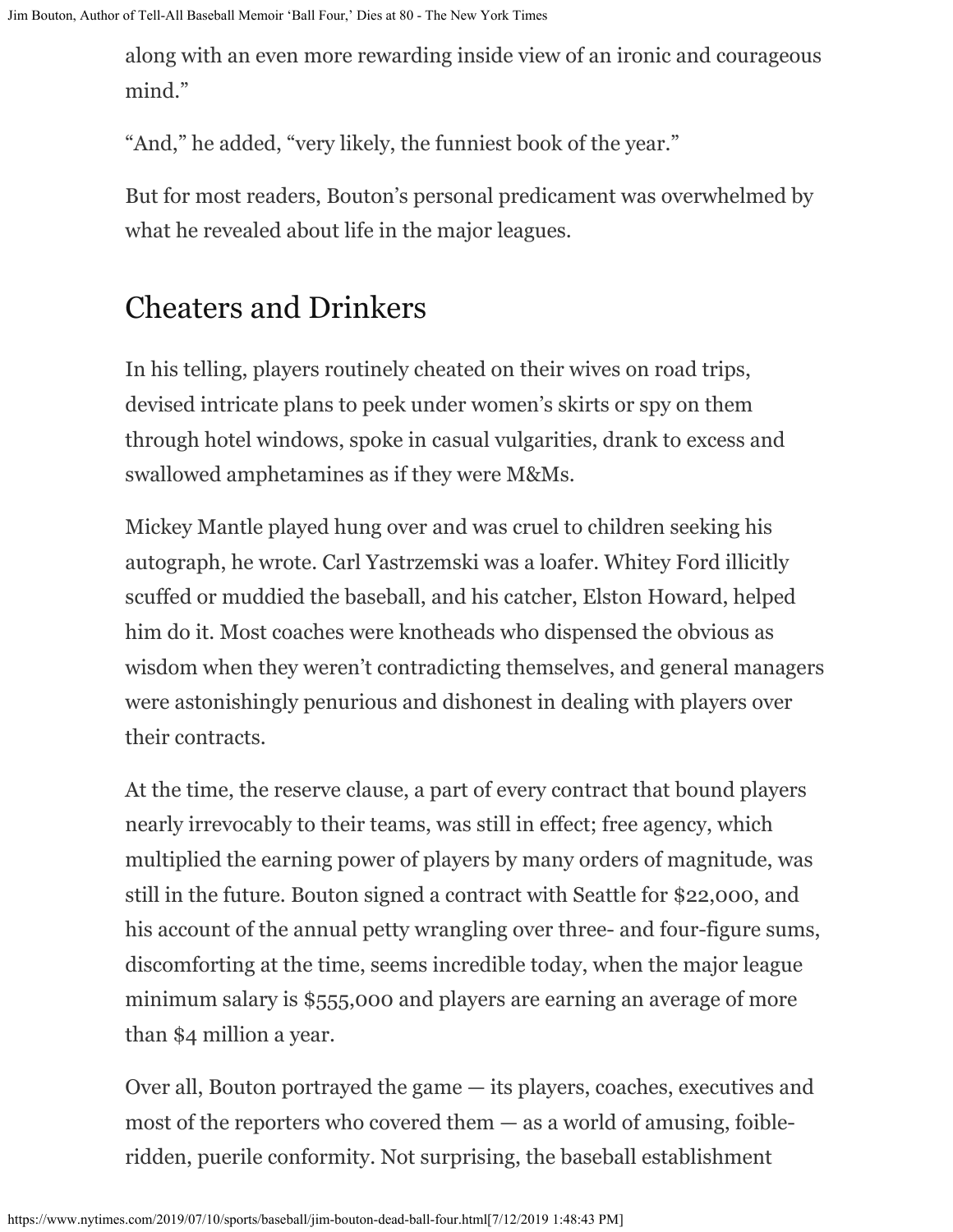frowned on Bouton, his collaborating editor, [Leonard Shecter,](https://www.nytimes.com/1974/01/20/archives/leonard-shecter-sportswriter-ball-four-co-author-is-dead-like-a.html?module=inline) and the book.

The commissioner at the time, [Bowie Kuhn](https://www.nytimes.com/2007/03/16/sports/baseball/16kuhn.html?module=inline), called Bouton in for a reprimand; some players shunned him for spilling the beans to wives about what players did on road trips. (Bouton himself was no exception; his first wife, Bobbie Bouton, teamed up with another baseball wife, Nancy Marshall, to write their own tell-all, ["Home Games](https://www.nytimes.com/1983/03/07/sports/painful-memories.html?module=inline)," after she and Bouton divorced.)

A few players, including Elston Howard, said Bouton was a liar. And many of an older sportswriting generation felt Bouton had done irreparable damage to the game out of his own desperation and sense of selfimportance.

"I feel sorry for Jim Bouton," Dick Young wrote in The Daily News. "He is a social leper. His collaborator on the book, Leonard Shecter, is a social leper. People like this, embittered people, sit down in their time of deepest rejection and write. They write, oh hell, everybody stinks, everybody but me, and it makes them feel much better."

In a follow-up book, "I'm Glad You Didn't Take It Personally," which was largely about the reaction to "Ball Four," Bouton thanked Young and Kuhn for their part in stirring the controversy that made the book a success.

Bouton is doused by teammates after earning his 20th victory in 1963, his lone All-Star season. He would later try to resurrect his career by mastering the knuckleball. Gene Herrick/Associated Press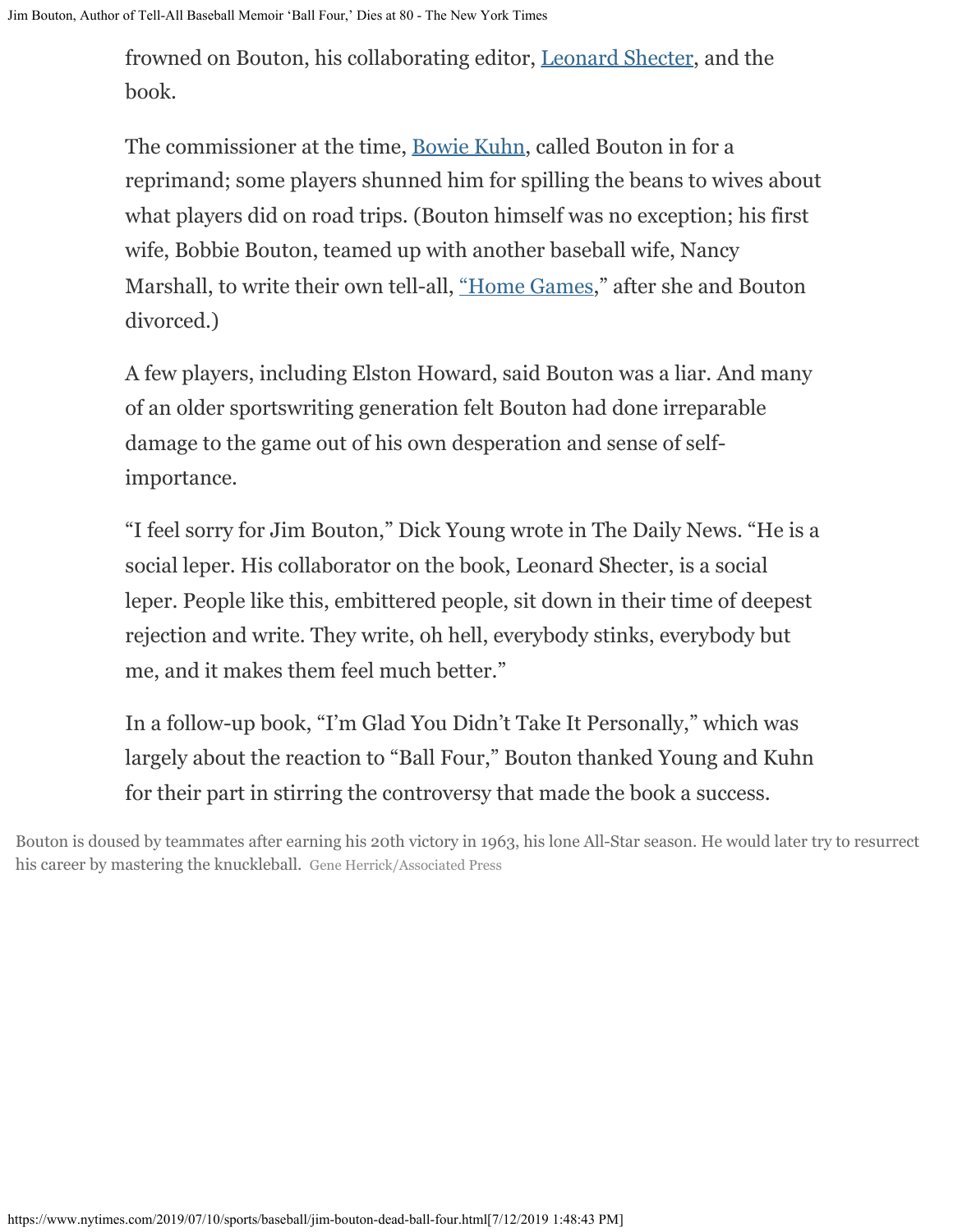Jim Bouton, Author of Tell-All Baseball Memoir 'Ball Four,' Dies at 80 - The New York Times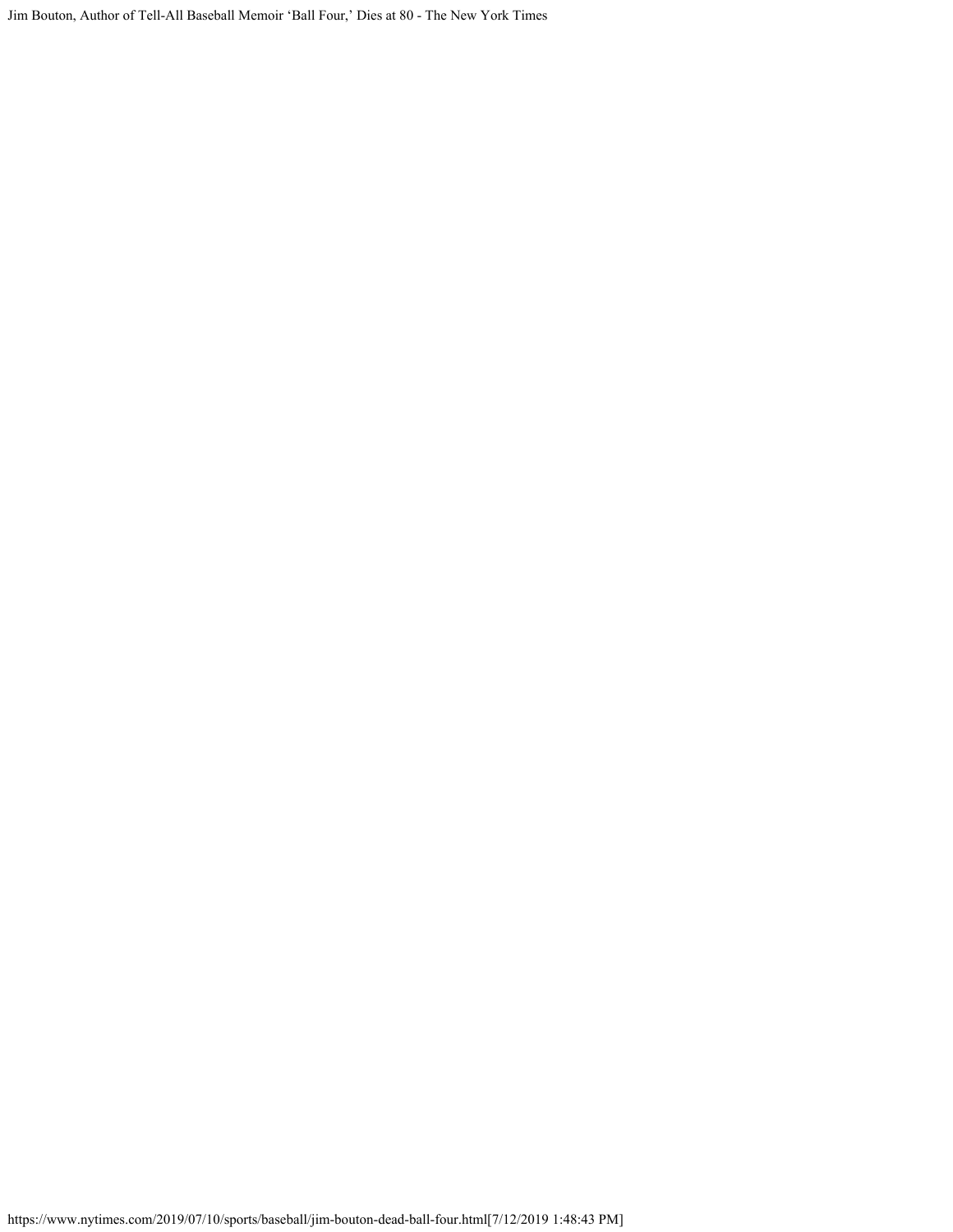

Bouton is doused by teammates after earning his 20th victory in 1963, his lone All-Star season. He would later try to resurrect his career by mastering the knuckleball. Gene Herrick/Associated Press

And a success it was, even though Bouton wasn't the first athlete to publish an insider's account of the professional sporting life; ["Instant Replay,"](https://bleacherreport.com/articles/2156939-green-bay-packers-jerry-kramer-talks-about-the-book-instant-replay) a personal chronicle of the 1967 National Football League season by the Green Bay Packers guard Jerry Kramer, had preceded it.

Bouton wasn't even the first baseball player to keep and publish a diary; Jim Brosnan, who pitched for four major league teams, published "The Long Season" in 1960.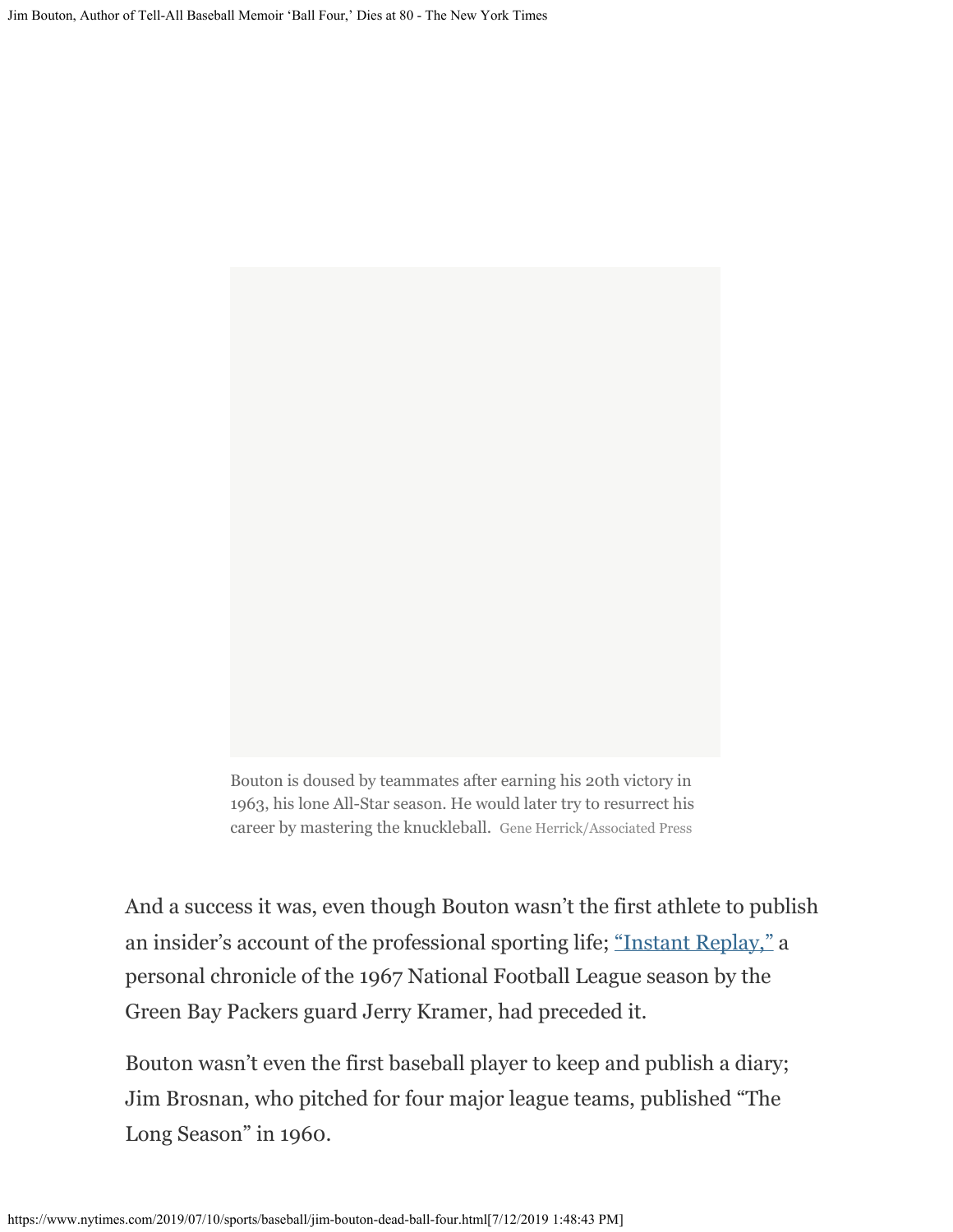# A 'Book of the Century'

Still, not only was "Ball Four" an instant and enduring best seller; it also earned widespread recognition as a seminal text of sports literature. In 2002, Sports Illustrated placed it at No. 3 on its list of the top 100 sports books of all time. Perhaps more notable, in 1995, as the New York Public Library celebrated its centennial, it included "Ball Four" as the only sports book among 159 titles in its exhibit "Books of the Century."

James Alan Bouton was born in Newark on March 8, 1939, to George and Trudy (Vischer) Bouton. His father was a business executive who was selling pressure cookers at the time. The family lived in the New Jersey suburbs Rochelle Park and Ridgewood until Jim was in his teens and his father took a job in Chicago.

Jim played American Legion ball — he threw a knuckleball from time to time even then — and graduated from Bloom High School in Chicago Heights, Ill. He spent a year at Western Michigan University before he was signed by the Yankees in December 1958. He made it to the big leagues in 1962.

It was "Ball Four" that established Bouton's public reputation as a flouter of baseball decorum, but he was an odd duck within the game from the beginning.

His career had a strange arc. As a Yankee in the early 1960s, he enjoyed brief stardom as a hard-throwing right-hander, with a fastball and curveball that he delivered straight overhand, a violent motion that caused him frequently to lose his hat, an idiosyncrasy that became a trademark.

Even as a young player, he had a pugnacious wit and a willingness to speak his liberal mind, most notably to reporters, whom other Yankees made a habit of disdaining. His talking freely on subjects like the war in Vietnam,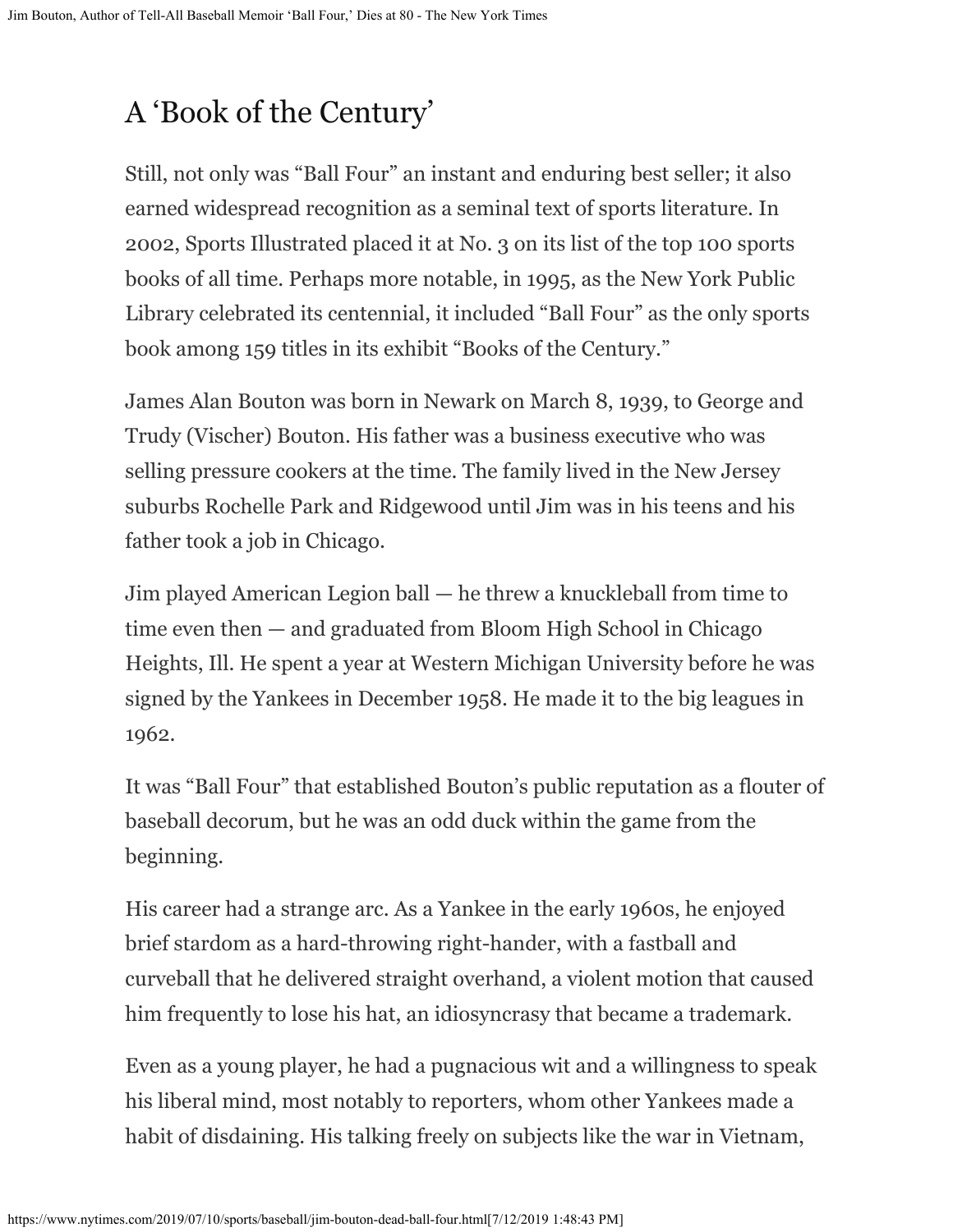student protests on campus and the civil rights movement raised the hackles of teammates and team executives alike.

"After two or three years of playing with guys like Mantle and Maris," Bouton recalled in "I'm Glad You Didn't Take It Personally," "I was no longer awed. I started to look at those guys as people and I didn't like what I saw. They were fine as baseball heroes. As men they were not quite so successful. At the same time I guess I started to rub a lot of people the wrong way. Instead of being a funny rookie, I was a veteran wiseguy. I reached the point where I would argue to support my opinion, and that didn't go down too well either."

Still, the first three seasons he pitched for the Yankees were pennant winners, completing a streak of five American League titles in a row.

Bouton and his wife, Paula Kurman, in 2017. Nathaniel Brooks for The New York Times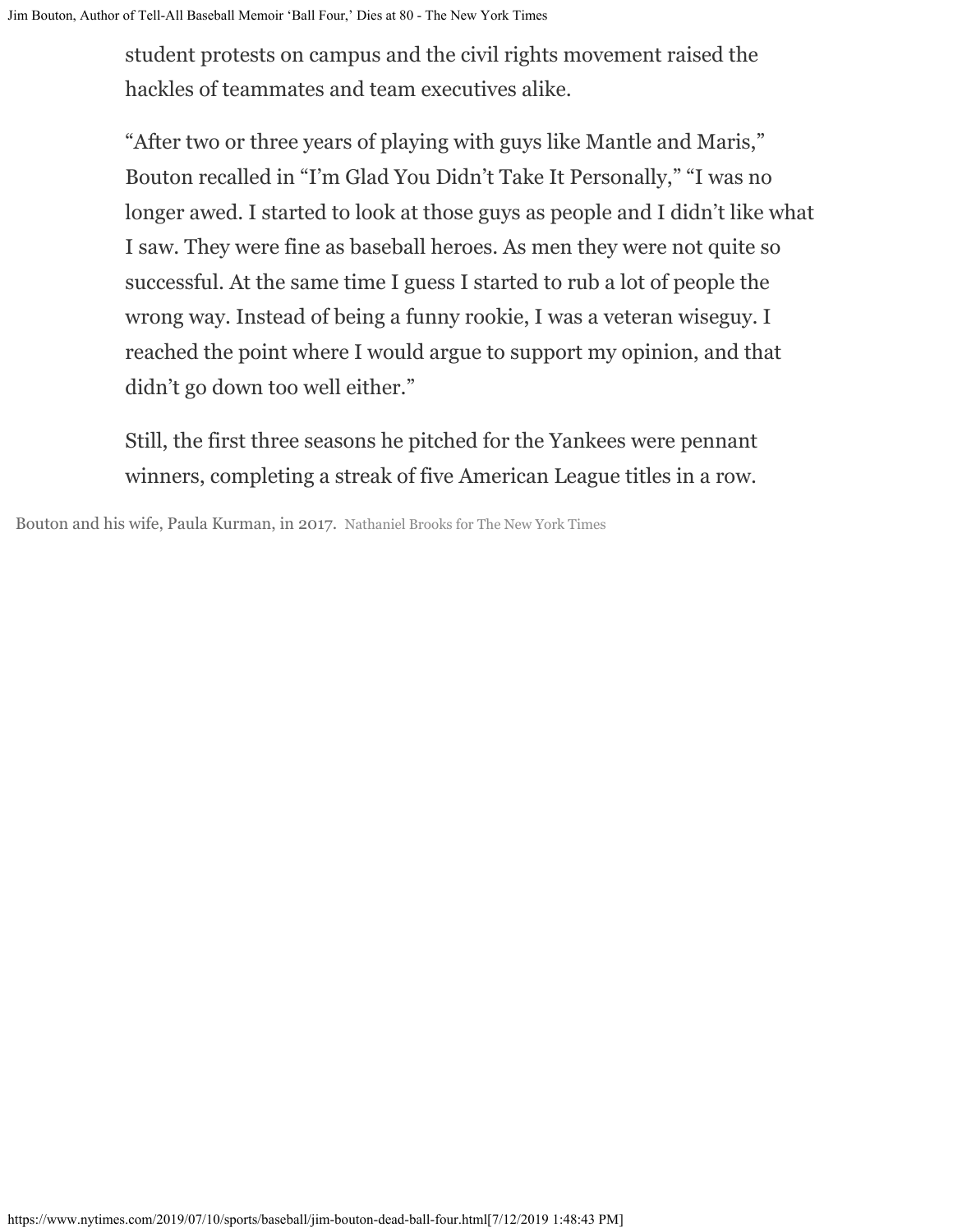Jim Bouton, Author of Tell-All Baseball Memoir 'Ball Four,' Dies at 80 - The New York Times

Bouton and his wife, Paula Kurman, in 2017. Nathaniel Brooks for The New York Times

### In 1963 he went 21-7, pitched a scoreless inning in the All-Star Game and in the World Series lost a 1-0 decision to Don Drysdale and the Los Angeles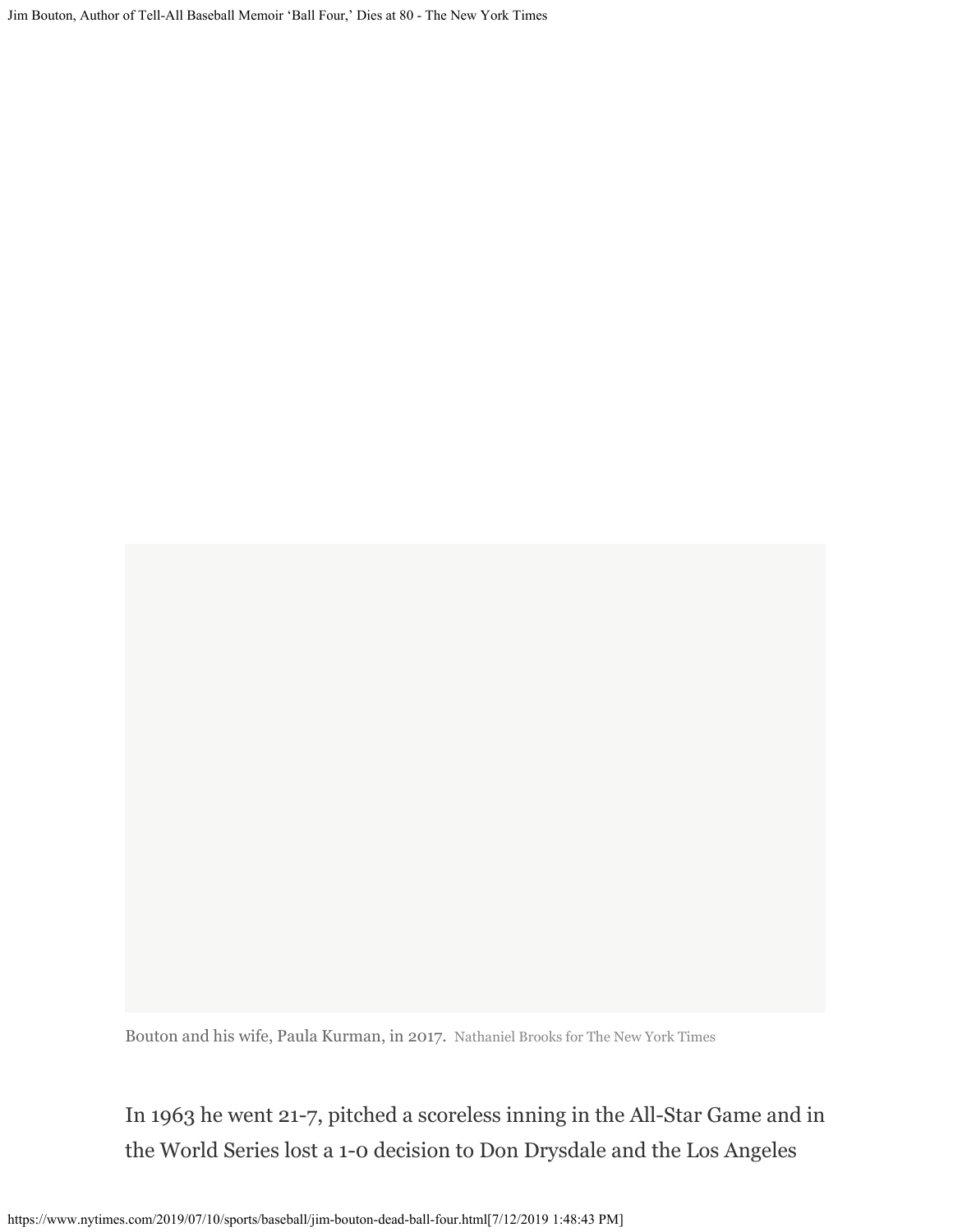Dodgers in Game 3 of the Dodgers' sweep. In 1964, he was 18-13 and won two games against the St. Louis Cardinals in the World Series, though the Yankees lost that Series, too.

### Broadcaster, Actor and More

Those were the glory days. Arm trouble bit him after that; he was 4-15 in 1965 as the Yankees slipped to sixth place, and by 1968 he was expendable: The Yankees sold him to the Seattle Angels, then a minor league team; in an unusual move, the franchise was sold and became a major league expansion team, the Pilots, the next year.

In addition to his wife, Bouton is survived by two sons, Michael and David (who was adopted from Korea as a boy and was called Kyong Jo at the start of "Ball Four"); two stepchildren; and six grandchildren. A daughter, Laurie, was killed in a car crash in 1997.

The notoriety earned by "Ball Four" propelled Bouton to several other episodes in the public eye. For a time he was a sportscaster for network affiliates in New York. He was a delegate from New Jersey for Senator George S. McGovern at the 1972 Democratic National Convention. He appeared as a crafty killer who gets his comeuppance in Robert Altman's sardonic 1973 crime drama, "The Long Goodbye," an updating of the Raymond Chandler novel. And he appeared in a short-lived television series based on "Ball Four" — it lasted just five episodes in 1976.

With Eliot Asinof, best known as the author of "Eight Men Out," an account of the Black Sox scandal of 1919, Bouton wrote "Strike Zone" (1994), a plotheavy and melodramatic novel about an umpire on the horns of a moral dilemma: He must decide whether to affect the outcome of a game in order to help a man who once saved his life and is now in trouble with gangsters.

Bouton also wrote a book, "Foul Ball" (2005), about his quixotic effort to save an old ballpark in Pittsfield, Mass. That inspired him to help form and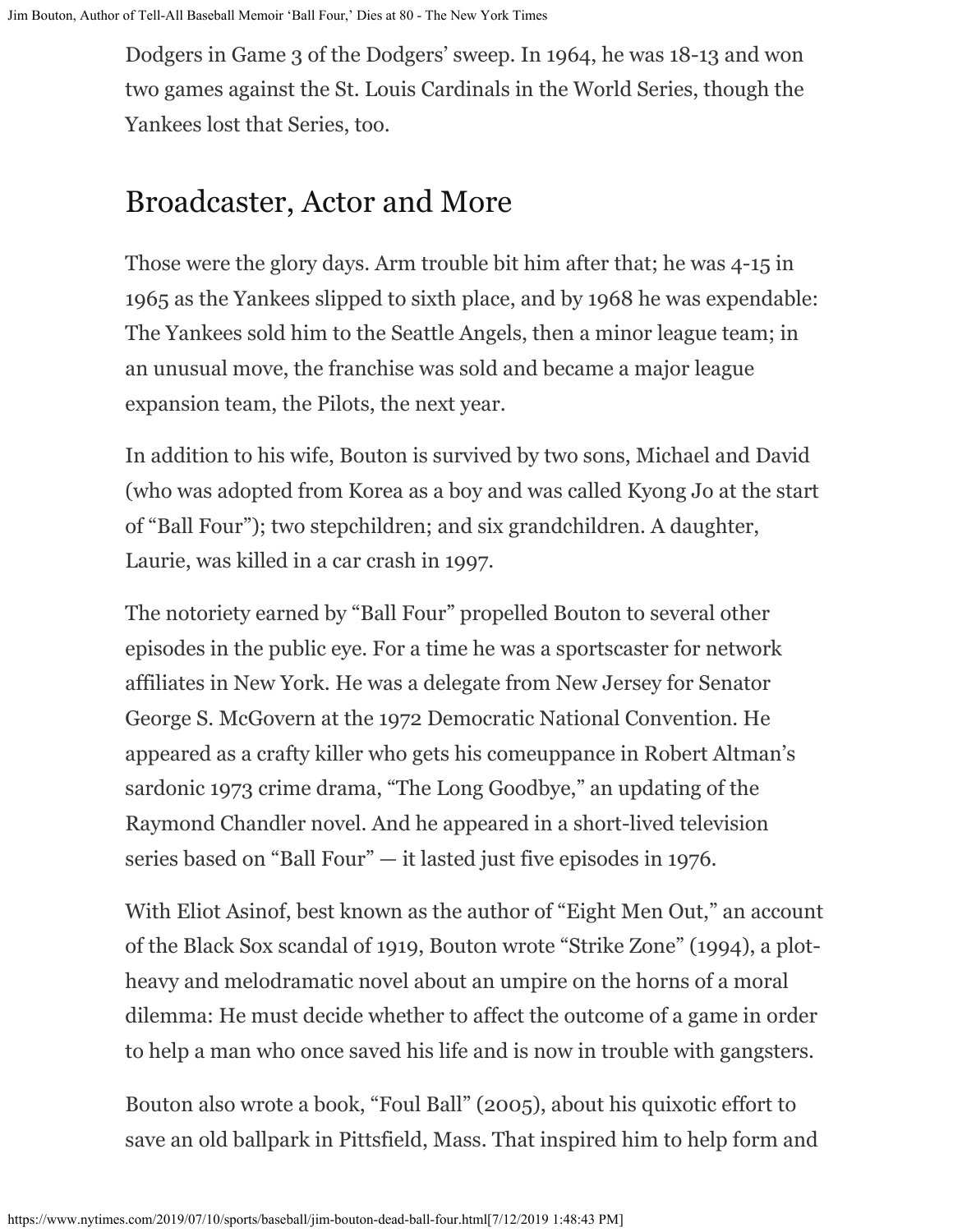promote the Vintage Base Ball Federation, which organizes games played according to 19th-century rules by baseball-fan versions of Civil War reenactors.

"Ball Four" was published during the 1970 season while Bouton was with the Astros. But he was having a poor year, and after being demoted to the minors, he retired.

But Bouton wasn't kidding in "Ball Four" when he wrote that it had been miserable being unable to scratch the competitive itch. So he played semipro ball for several years, and, attempting an unlikely comeback, persevered though stints with minor league teams in Durango, Mexico; Knoxville, Tenn.; Savannah, Ga.; and Portland, Ore., where he became the first investor in Big League Chew, shredded bubble gum in a pouch, invented by a bullpen mate, Rob Nelson, in emulation of chewing tobacco.

Finally, in September 1978, Ted Turner, then the owner of a then-hapless team, the Atlanta Braves, brought Bouton to his big-league roster, where, at the age of 39, eight years after his first retirement, he started five games and actually won one (he lost three others), pitching six innings and giving up no earned runs against the San Francisco Giants.

He finished his career with a record of 62-63 and a creditable cumulative earned run average of 3.57. By then he had also proved the validity of the final line of "Ball Four," perhaps the best-known and most resonant sentence in the book, an explanation of why he would put up with the frustration and lunacy he had written about, and a pithy encapsulation of the tug of sport on an athlete.

"You see," he wrote, "you spend a good deal of your life gripping a baseball, and in the end it turns out that it was the other way around all the time."

Jacey Fortin contributed reporting.

Reprinted from Thursday's late editions.